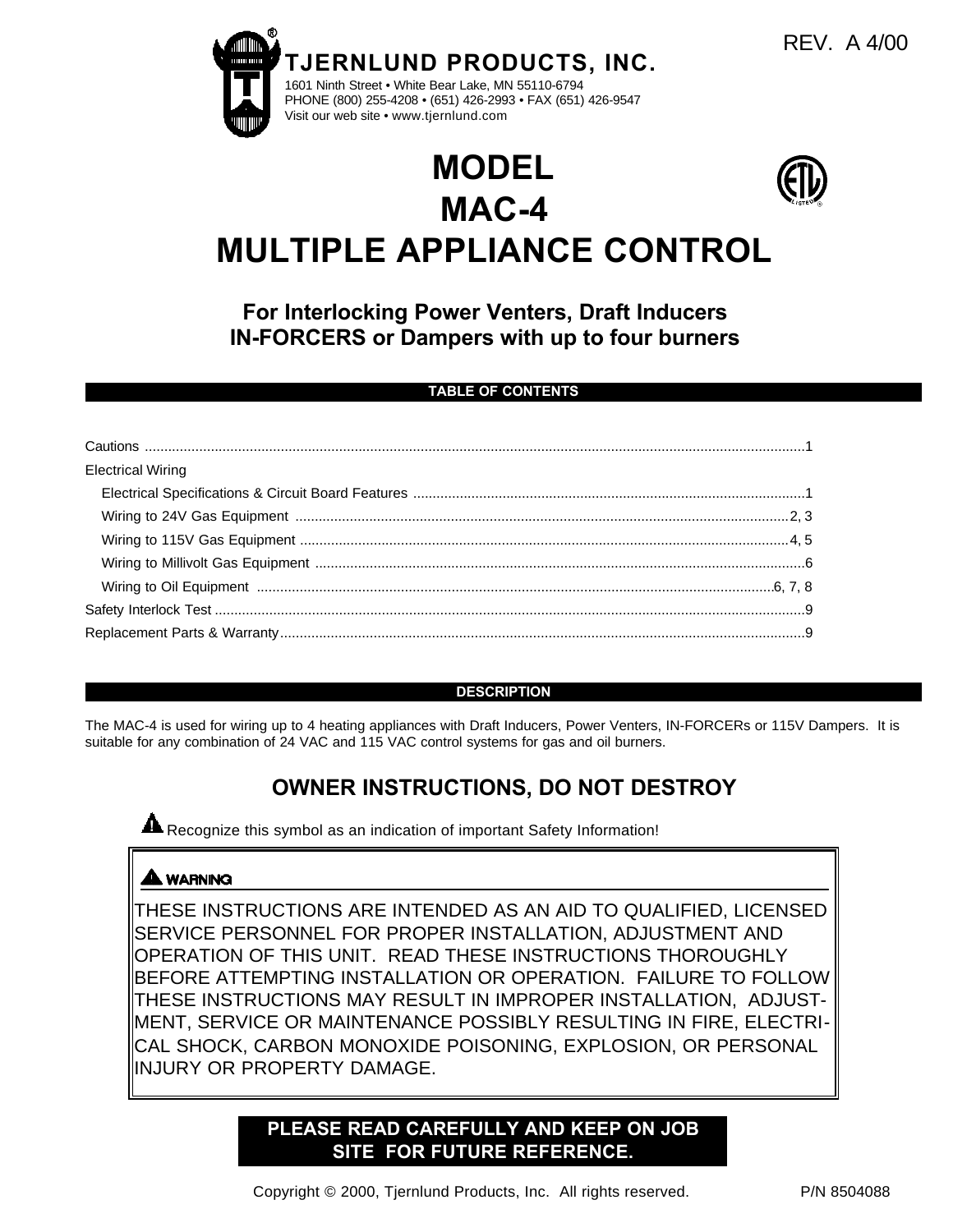# **WARNING**

- 1. Failure to install, maintain and/or operate the MAC-4 in accordance with manufacturer's instructions may result in conditions that can produce bodily injury and property damage.
- 2. The safety interlock and system operation performance checks must be performed on each appliance interlocked with the MAC-4 in accordance with the Power Venter, Draft Inducer, IN-FORCER or Damper installation instructions.

#### **ELECTRICAL**

## **LWARNING**

All wiring from the MAC-4 to the appliance must be appropriate Class 1 wiring as follows: installed in rigid metal conduit, intermediate conduit, rigid non-metallic conduit, electrical metallic tubing, Type MI Cable, Type MC Cable or be otherwise suitably protected from physical damage.

The disconnect means and circuit protection are to be provided by the installer of this device.

#### **SEQUENCE OF OPERATION OF MAC-4 INTERLOCKED WITH 24 VAC & 115 VAC APPLIANCE CONTROL CIRCUITS**

The circuit board of the MAC-4 is designed for a simple three wire interlock with up to four separate burners. Upon a call for heat the "hot" leg of the burner circuit is intercepted and routed to the MAC-4 terminal strip. When the MAC-4 is activated, the power venter, draft inducer, IN-FORCER or damper starts. The proving switch makes and the intercepted "hot" leg is returned to the burner circuit, allowing the burner to fire.

| ELECTRICAL SPECIFICATIONS TABLE            |                    |                                                                                                         |
|--------------------------------------------|--------------------|---------------------------------------------------------------------------------------------------------|
| <b>SYSTEM POWER</b><br><b>REQUIREMENTS</b> | $L1, L2$ (J7)      | GREATER THAN OR EQUAL TO "LOAD" DEMAND<br>PLUS 1/10 AMP                                                 |
|                                            | J18, J28, J38, J48 | 1/10 AMP EACH, TERMINALS 1 & 2                                                                          |
| POWER SWITCHING<br>CAPACITY                | J18. J28. J38. J48 | 1 H.P. MAX @ 120 VAC EACH. TERMINALS 3 & 4                                                              |
|                                            | LOAD (JB)          | 1 H.P. MAX 0 120 VAC                                                                                    |
| <b>PROVER SWITCH</b><br>LOAD NEEDS         | "PROVER" (J5)      | 1/10 AMP MIN ELECTRICAL POWER FOR PROVER<br>IS SUPPLIED BY THE MAC-4. DO NOT CONNECT<br>EXTERNAL POWER. |

Disconnect electrical power to this control and to the heating appliances is serves before servicing. Do not connect electrical power to prover block. Doing so will damage the MAC-4. Do not connect more than one appliance to each appliance block. Doing so will damage the MAC-4.

#### **MAC-4 CIRCUIT BOARD FEATURES**



**APPLIANCE # 1 INTERLOCK (J1B)**

Terminal 1: 18-130 VAC intercepted "hot" From Gas Valve or Burner Motor

Terminal 2: Neutral Return

Terminal 3: Used for special applications. Contact Factory for Diagram.

Terminal 4: Proven Hot Back to Gas Valve or Burner Motor

# **WARNING**

1 HP MAX LOAD Terminals 3 & 4

**NOTE:** Terminals 1 - 4 are the same for

**APPLIANCE # 2 INTERLOCK (J2B)**

**WARNING** 1 HP MAX LOAD Terminals 3 & 4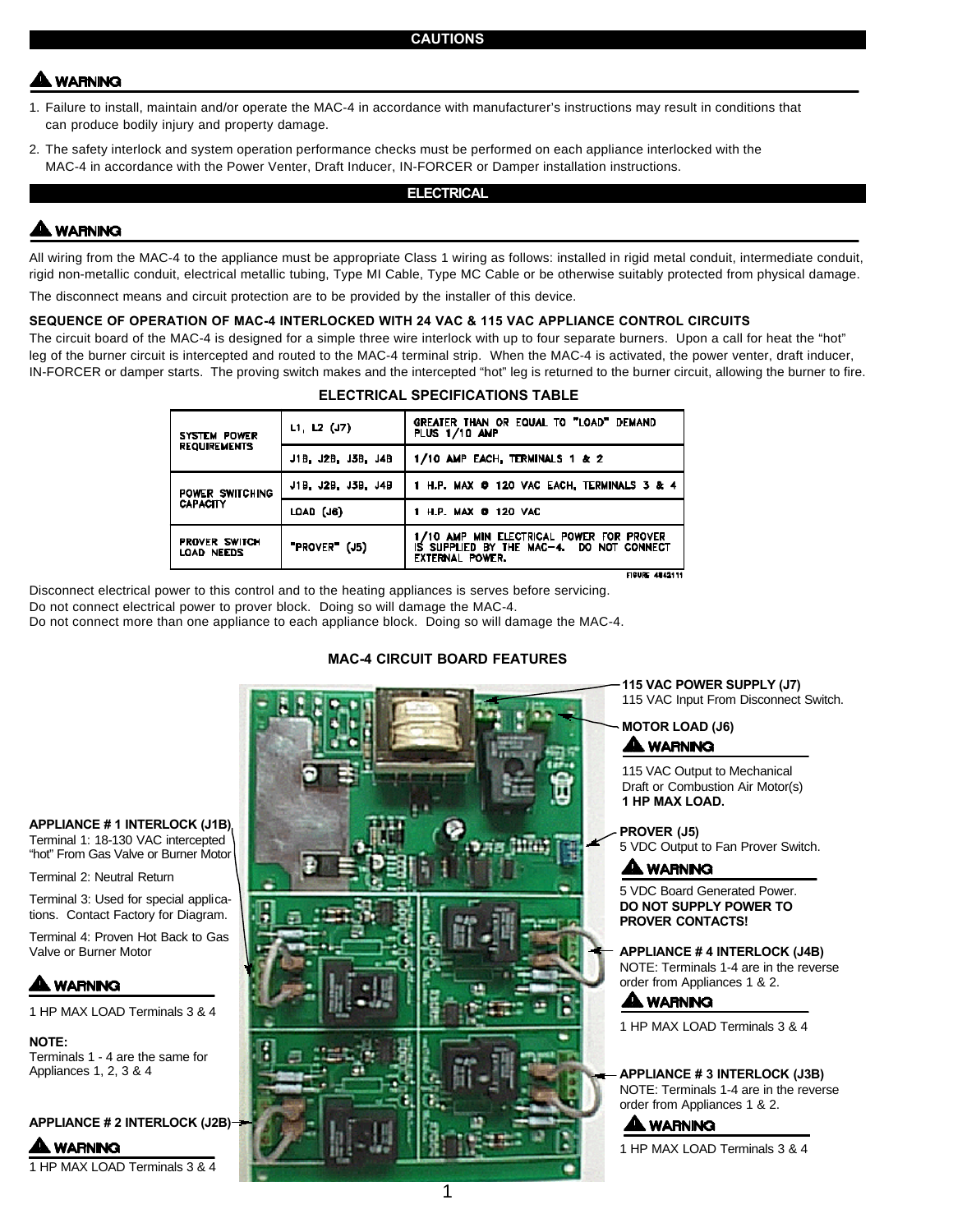#### MAC-4 WIRED WITH 24V GAS APPLIANCES AND ONE TJERNLUND POWER VENTER, DRAFT INDUCER, IN-FORCER OR 115V DAMPER (MOTOR LOAD UP TO 1 H.P.)



#### NOTES:

- 1. THE DISCONNECT MEANS AND CIRCUIT PROTECTION ARE TO BE PROVIDED BY THE INSTALLER OF THIS DEVICE.
- 2. 1 H.P. MAX LOAD TO (J6) LOAD TERMINALS.
- 115 VAC INPUT L1 & L2 (J7) MUST BE GREATER THAN OR EQUAL TO "LOAD" 3.  $(J6)$  PLUS  $1/10$  AMP.
- 4. DO NOT SUPPLY POWER TO PROVER (J5) OR MAC-4 WILL BE DAMAGED.
- APPLIANCE 3 AND 4 (J3B & J4B) TERMINAL POSITIONS 1-4 ARE IN REVERSE<br>ORDER FROM APPLIANCE 1 AND 2 (J1B & J2B) TERMINAL POSITIONS. 5.
- 6. 1 H.P. MAX LOAD TO APPLIANCE TERMINALS 3 AND 4 (J1B, J2B, J3B, J4B).



SCHENATIC 4842101





- 1. THE DISCONNECT MEANS AND CIRCUIT PROTECTION ARE TO BE PROVIDED BY THE INSTALLER OF THIS DEVICE.
- 2. 1 H.P. MAX LOAD TO (J6) LOAD TERMINALS.
- 115 VAC INPUT L1 & L2 (J7) MUST BE GREATER THAN OR EQUAL TO "LOAD" 3. (J6) PLUS 1/10 AMP.
- 4. DO NOT SUPPLY POWER TO PROVER (J5) OR MAC-4 WILL BE DAMAGED.
- APPLIANCE 3 AND 4 (J3B & J4B) TERMINAL POSITIONS 1-4 ARE IN REVERSE<br>ORDER FROM APPLIANCE 1 AND 2 (J1B & J2B) TERMINAL POSITIONS.
- 6. 1 H.P. MAX LOAD TO APPLIANCE TERMINALS 3 AND 4 (J1B, J2B, J3B, J4B).

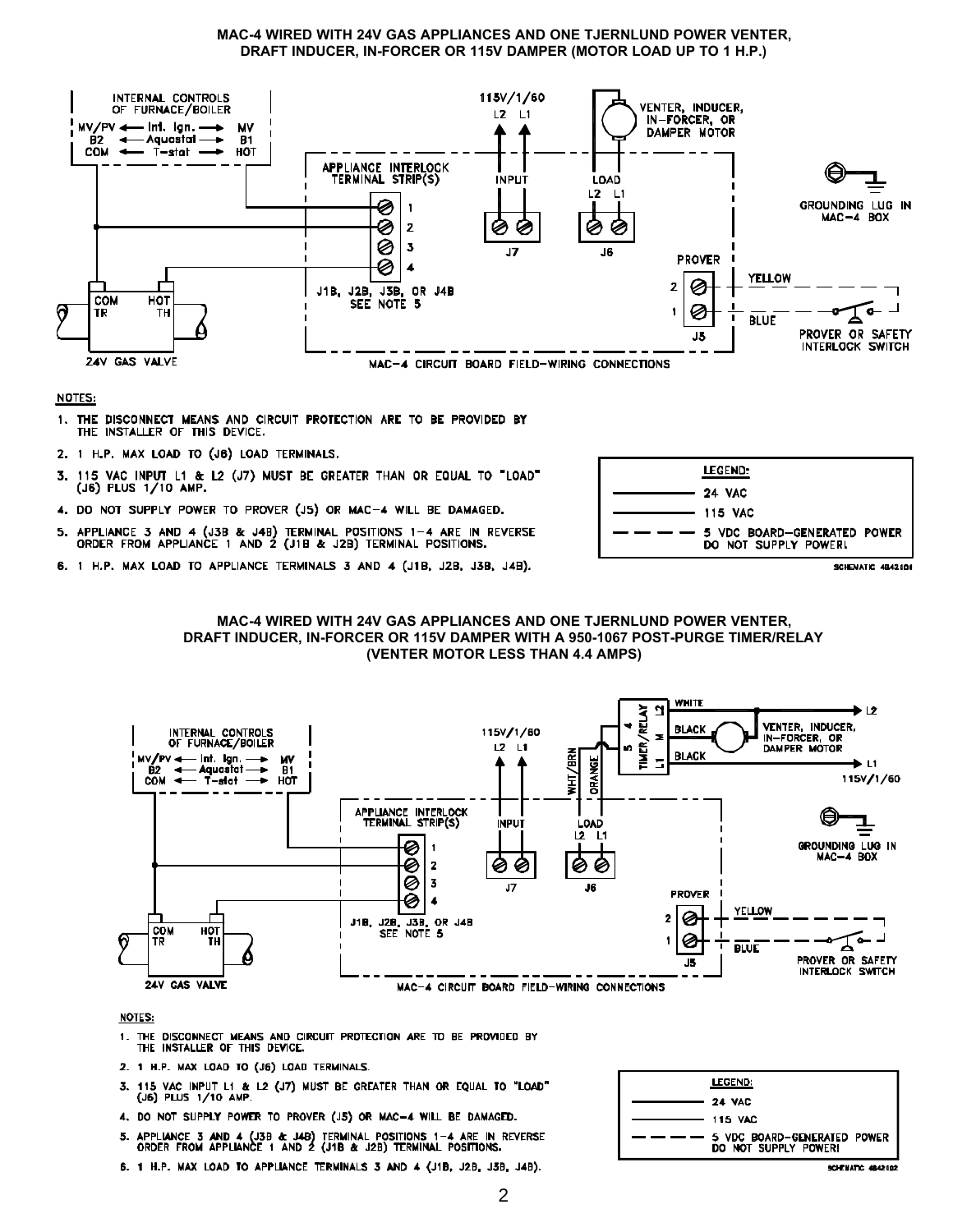#### MAC-4 WIRED WITH 24V GAS APPLIANCES AND ONE TJERNLUND POWER VENTER, DRAFT INDUCER OR IN-FORCER (MOTOR LOAD GREATER THAN 1 H.P.)



#### NOTES:

- 1. THE DISCONNECT MEANS AND CIRCUIT PROTECTION ARE TO BE PROVIDED BY THE INSTALLER OF THIS DEVICE.
- 2. 1 H.P. MAX LOAD TO (J6) LOAD TERMINALS.
- 115 VAC INPUT L1 & L2 (J7) MUST BE GREATER THAN OR EQUAL TO "LOAD"  $(J6)$  PLUS 1/10 AMP. В.
- 4. DO NOT SUPPLY POWER TO PROVER (J5) OR MAC-4 WILL BE DAMAGED.
- APPLIANCE 3 AND 4 (J3B & J4B) TERMINAL POSITIONS 1-4 ARE IN REVERSE<br>ORDER FROM APPLIANCE 1 AND 2 (J1B & J2B) TERMINAL POSITIONS. 5.
- 6. 1 H.P. MAX LOAD TO APPLIANCE TERMINALS 3 AND 4 (J1B, J2B, J3B, J4B).



#### MAC-4 WIRED WITH 24V GAS APPLIANCES AND MULTIPLE TJERNLUND POWER VENTERS, DRAFT INDUCERS OR IN-FORCERS (IF INDIVIDUAL OR COMBINED MOTOR LOAD EXCEEDS 1 H.P., SEE DIAGRAM ABOVE FOR EXAMPLE OF ISOLATION RELAY WIRING)



- 1. THE DISCONNECT MEANS AND CIRCUIT PROTECTION ARE TO BE PROVIDED BY THE INSTALLER OF THIS DEVICE.
- 2. 1 H.P. MAX LOAD TO (J6) LOAD TERMINALS.
- 115 VAC INPUT L1 & L2 (J7) MUST BE GREATER THAN OR EQUAL TO "LOAD" 3.  $(J6)$  PLUS  $1/10$  AMP.
- 4. DO NOT SUPPLY POWER TO PROVER (J5) OR MAC-4 WILL BE DAMAGED.
- APPLIANCE 3 AND 4 (J3B & J4B) TERMINAL POSITIONS 1-4 ARE IN REVERSE<br>ORDER FROM APPLIANCE 1 AND 2 (J1B & J2B) TERMINAL POSITIONS.
- 6. 1 H.P. MAX LOAD TO APPLIANCE TERMINALS 3 AND 4 (J1B, J2B, J3B, J4B).

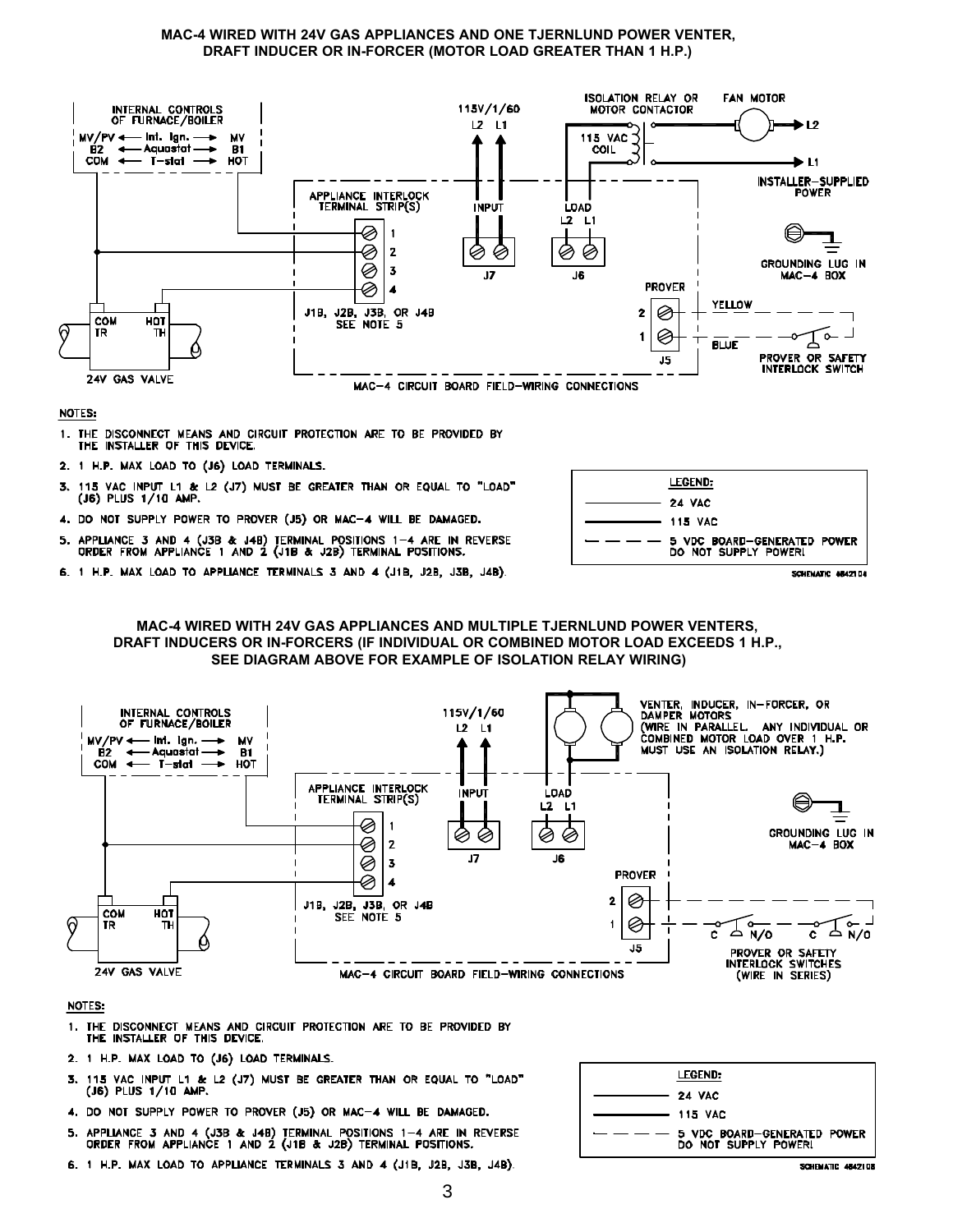#### MAC-4 WIRED WITH 115V GAS APPLIANCES AND ONE TJERNLUND POWER VENTER, DRAFT INDUCER, IN-FORCER OR 115V DAMPER (MOTOR LOAD UP TO 1 H.P.)



#### NOTES:

- 1. THE DISCONNECT MEANS AND CIRCUIT PROTECTION ARE TO BE PROVIDED BY THE INSTALLER OF THIS DEVICE.
- 2. 1 H.P. MAX LOAD TO (J6) LOAD TERMINALS.
- 115 VAC INPUT L1 & L2 (J7) MUST BE GREATER THAN OR EQUAL TO "LOAD" 3.  $(J6)$  PLUS  $1/10$  AMP.
- 4. DO NOT SUPPLY POWER TO PROVER (J5) OR MAC-4 WILL BE DAMAGED.
- APPLIANCE 3 AND 4 (J3B & J4B) TERMINAL POSITIONS 1-4 ARE IN REVERSE<br>ORDER FROM APPLIANCE 1 AND 2 (J1B & J2B) TERMINAL POSITIONS. в.
- 6. 1 H.P. MAX LOAD TO APPLIANCE TERMINALS 3 AND 4 (J1B, J2B, J3B, J4B).









- 1. THE DISCONNECT MEANS AND CIRCUIT PROTECTION ARE TO BE PROVIDED BY THE INSTALLER OF THIS DEVICE.
- 2. 1 H.P. MAX LOAD TO (J6) LOAD TERMINALS.
- $\overline{\mathbf{3}}$ . 115 VAC INPUT L1 & L2 (J7) MUST BE GREATER THAN OR EQUAL TO "LOAD" (J6) PLUS 1/10 AMP.
- 4. DO NOT SUPPLY POWER TO PROVER (J5) OR MAC-4 WILL BE DAMAGED.
- APPLIANCE 3 AND 4 (J3B & J4B) TERMINAL POSITIONS 1-4 ARE IN REVERSE<br>ORDER FROM APPLIANCE 1 AND 2 (J1B & J2B) TERMINAL POSITIONS.
- 6. 1 H.P. MAX LOAD TO APPLIANCE TERMINALS 3 AND 4 (J1B, J2B, J3B, J4B).

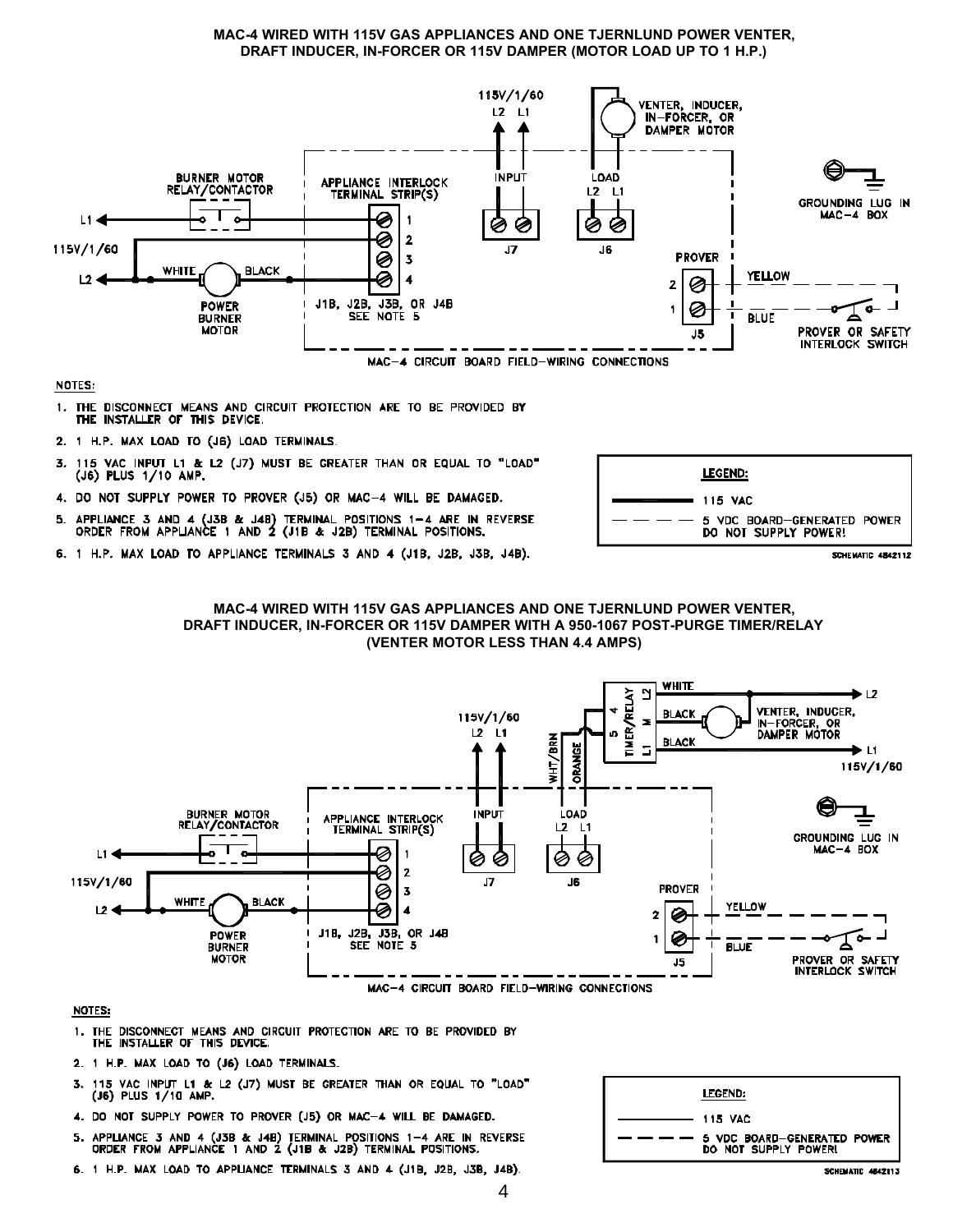#### MAC-4 WIRED WITH 115V GAS APPLIANCES AND ONE TJERNLUND POWER VENTER, DRAFT INDUCER OR IN-FORCER (MOTOR LOAD GREATER THAN 1 H.P.)



#### NOTES:

- 1. THE DISCONNECT MEANS AND CIRCUIT PROTECTION ARE TO BE PROVIDED BY<br>THE INSTALLER OF THIS DEVICE.
- 2. 1 H.P. MAX LOAD TO (J6) LOAD TERMINALS.
- 115 VAC INPUT L1 & L2 (J7) MUST BE GREATER THAN OR EQUAL TO "LOAD"<br>(J6) PLUS 1/10 AMP. 3.
- 4. DO NOT SUPPLY POWER TO PROVER (J5) OR MAC-4 WILL BE DAMAGED.
- 5. APPLIANCE 3 AND 4 (J3B & J4B) TERMINAL POSITIONS  $1-4$  are in reverse<br>ORDER FROM APPLIANCE 1 AND 2 (J1B & J2B) TERMINAL POSITIONS.



6. 1 H.P. MAX LOAD TO APPLIANCE TERMINALS 3 AND 4 (J1B, J2B, J3B, J4B).





- 1. THE DISCONNECT MEANS AND CIRCUIT PROTECTION ARE TO BE PROVIDED BY THE INSTALLER OF THIS DEVICE.
- 2. 1 H.P. MAX LOAD TO (J6) LOAD TERMINALS.
- 3. 115 VAC INPUT L1 & L2 (J7) MUST BE GREATER THAN OR EQUAL TO "LOAD" (J6) PLUS 1/10 AMP.
- 4. DO NOT SUPPLY POWER TO PROVER (J5) OR MAC-4 WILL BE DAMAGED.
- APPLIANCE 3 AND 4 (J3B & J4B) TERMINAL POSITIONS 1-4 ARE IN REVERSE<br>ORDER FROM APPLIANCE 1 AND 2 (J1B & J2B) TERMINAL POSITIONS.
- 6. 1 H.P. MAX LOAD TO APPLIANCE TERMINALS 3 AND 4 (J1B, J2B, J3B, J4B).

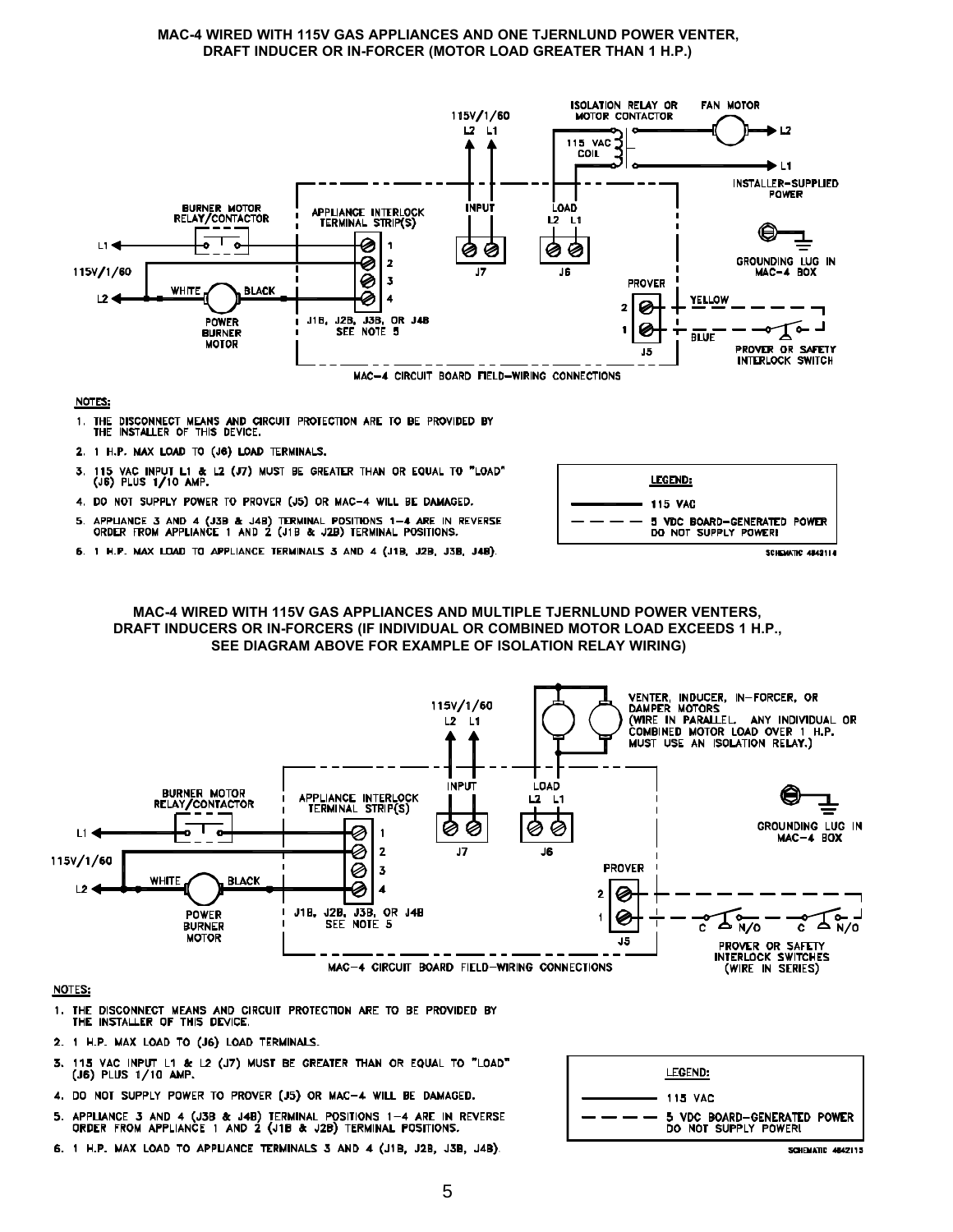#### MAC-4 WIRED WITH MILLIVOLT GAS APPLIANCES AND ONE TJERNLUND POWER VENTER, DRAFT INDUCER, IN-FORCER OR 115V DAMPER (MOTOR LOAD UP TO 1 H.P.)



#### NOTES:

- 1. THE DISCONNECT MEANS AND CIRCUIT PROTECTION ARE TO BE PROVIDED BY THE INSTALLER OF THIS DEVICE.
- 2. 1 H.P. MAX LOAD TO (J6) LOAD TERMINALS.
- 115 VAC INPUT L1 & L2 (J7) MUST BE GREATER THAN OR EQUAL TO "LOAD" 3. (J6) PLUS 1/10 AMP.
- 4. DO NOT SUPPLY POWER TO PROVER (J5) OR MAC-4 WILL BE DAMAGED.
- APPLIANCE 3 AND 4 (J3B & J4B) TERMINAL POSITIONS 1-4 ARE IN REVERSE<br>ORDER FROM APPLIANCE 1 AND 2 (J1B & J2B) TERMINAL POSITIONS. 5.
- 6. 1 H.P. MAX LOAD TO APPLIANCE TERMINALS 3 AND 4 (J1B, JZB, J3B, J4B).







- 1. THE DISCONNECT MEANS AND CIRCUIT PROTECTION ARE TO BE PROVIDED BY THE INSTALLER OF THIS DEVICE.
- 2. 1 H.P. MAX LOAD TO (J6) LOAD TERMINALS.
- 3. 115 VAC INPUT L1 & L2 (J7) MUST BE GREATER THAN OR EQUAL TO "LOAD" (J6) PLUS 1/10 AMP.
- 4. DO NOT SUPPLY POWER TO PROVER (J5) OR MAC-4 WILL BE DAMAGED.
- 5. APPLIANCE 3 AND 4 (J3B & J4B) TERMINAL POSITIONS  $1-4$  ARE IN REVERSE ORDER FROM APPLIANCE 1 AND 2 (J1B & J2B) TERMINAL POSITIONS.
- 6. 1 H.P. MAX LOAD TO APPLIANCE TERMINALS 3 AND 4 (J1B, J2B, J3B, J4B).

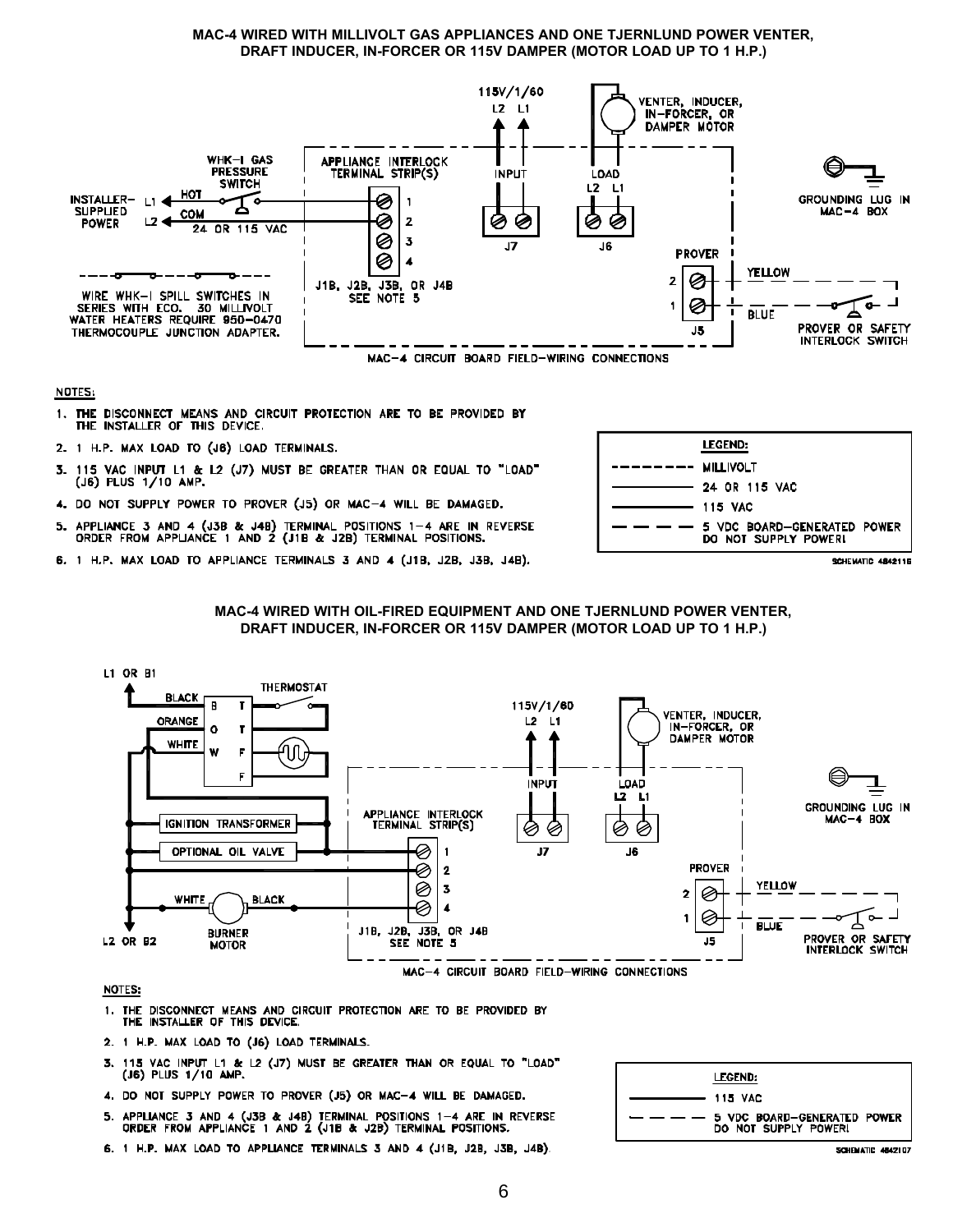#### MAC-4 WIRED WITH OIL-FIRED EQUIPMENT AND ONE TJERNLUND POWER VENTER, DRAFT INDUCER, IN-FORCER OR 115V DAMPER WITH A 950-1067 POST-PURGE TIMER/RELAY (VENTER MOTOR LESS THAN 4.4 AMPS)



#### **NOTES:**

- 1. THE DISCONNECT MEANS AND CIRCUIT PROTECTION ARE TO BE PROVIDED BY THE INSTALLER OF THIS DEVICE.
- 2. 1 H.P. MAX LOAD TO (J6) LOAD TERMINALS.
- 115 VAC INPUT L1 & L2 (J7) MUST BE GREATER THAN OR EQUAL TD "LOAD" (J8) PLUS 1/10 AMP. 3.
- 4. DO NOT SUPPLY POWER TO PROVER (J5) OR MAC-4 WILL BE DAMAGED.
- 5. APPLIANCE 3 AND 4 (J3B & J4B) TERMINAL POSITIONS 1-4 ARE IN REVERSE ORDER FROM APPLIANCE 1 AND 2 (J1B & J2B) TERMINAL POSITIONS.
- 6. 1 H.P. MAX LOAD TO APPLIANCE TERMINALS 3 AND 4 (J1B, J2B, J3B, J4B).



SCHENATE ABARICO

#### MAC-4 WIRED WITH OIL-FIRED EQUIPMENT AND TJERNLUND SIDESHOT MODEL SS1 OR SS2



- 4. DO NOT SUPPLY POWER TO PROVER (J5) OR MAC-4 WILL BE DAMAGED.
- 5. APPLIANCE 3 AND 4 (J38 & J48) TERMINAL POSITIONS 1-4 ARE IN REVERSE ORDER FROM APPLIANCE 1 AND 2 (J18 & J28) TERMINAL POSITIONS.
- 6. 1 H.P. MAX LOAD TO APPLIANCE TERMINALS 3 AND 4 (J1B, J2B, J3B, J4B).



**SCHEMATIC 4842108**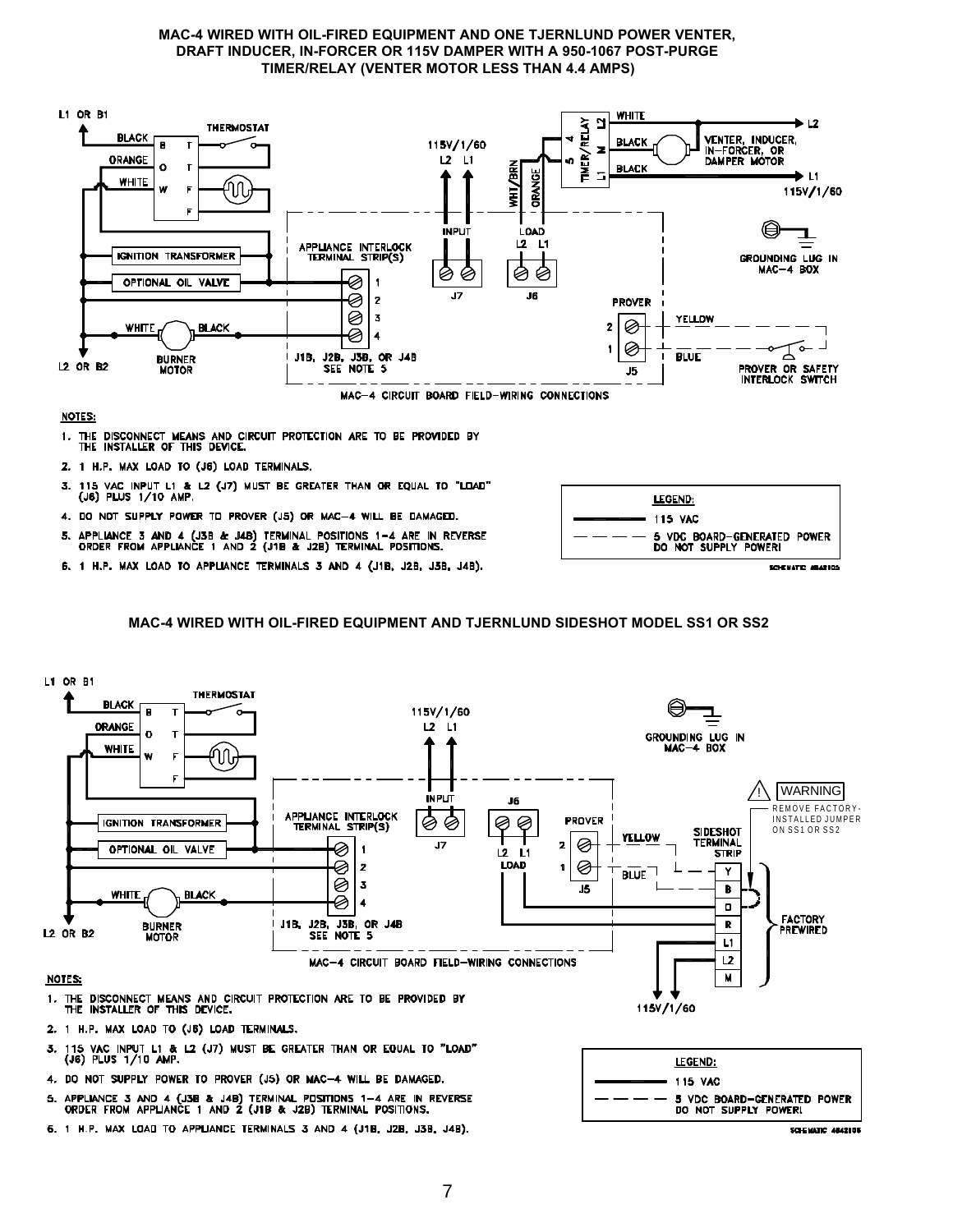#### MAC-4 WIRED WITH OIL-FIRED EQUIPMENT AND ONE TJERNLUND POWER VENTER, DRAFT INDUCER OR IN-FORCER (MOTOR LOAD GREATER THAN 1 H.P.)



#### NOTES:

- 1. THE DISCONNECT MEANS AND CIRCUIT PROTECTION ARE TO BE PROVIDED BY THE INSTALLER OF THIS DEVICE.
- 2. 1 H.P. MAX LOAD TO (J6) LOAD TERMINALS.
- 3. 115 VAC INPUT L1 & L2 (J7) MUST BE GREATER THAN OR EQUAL TO "LOAD" (J6) PLUS 1/10 AMP.
- 4. DO NOT SUPPLY POWER TO PROVER (J5) OR MAC-4 WILL BE DAMAGED.
- APPLIANCE 3 AND 4 (J3B & J4B) TERMINAL POSITIONS 1-4 ARE IN REVERSE<br>ORDER FROM APPLIANCE 1 AND 2 (J1B & J2B) TERMINAL POSITIONS.
- 6. 1 H.P. MAX LOAD TO APPLIANCE TERMINALS 3 AND 4 (J1B, J2B, J3B, J4B).



SCHEMATIC 4842110

#### MAC-4 WIRED WITH OIL-FIRED EQUIPMENT AND MULTIPLE TJERNLUND POWER VENTERS DRAFT INDUCERS OR IN-FORCERS (IF INDIVIDUAL OR COMBINED MOTOR LOAD EXCEEDS 1 H.P., SEE DIAGRAM ON BOTTOM OF PAGE 7 FOR EXAMPLE OF ISOLATION RELAY WIRING)



- 1. THE DISCONNECT MEANS AND CIRCUIT PROTECTION ARE TO BE PROVIDED BY THE INSTALLER OF THIS DEVICE.
- 2. 1 H.P. MAX LOAD TO (J6) LOAD TERMINALS.
- 115 VAC INPUT L1 & L2 (J7) MUST BE GREATER THAN OR EQUAL TO "LOAD" (J6) PLUS 1/10 AMP.
- 4. DO NOT SUPPLY POWER TO PROVER (J5) OR MAC-4 WILL BE DAMAGED.
- 5. APPLIANCE 3 AND 4 (J3B & J4B) TERMINAL POSITIONS 1-4 ARE IN REVERSE<br>ORDER FROM APPLIANCE 1 AND 2 (J1B & J2B) TERMINAL POSITIONS.
- 5. 1 H.P. MAX LOAD TO APPLIANCE TERMINALS 3 AND 4 (J1B, J2B, J3B, J4B).